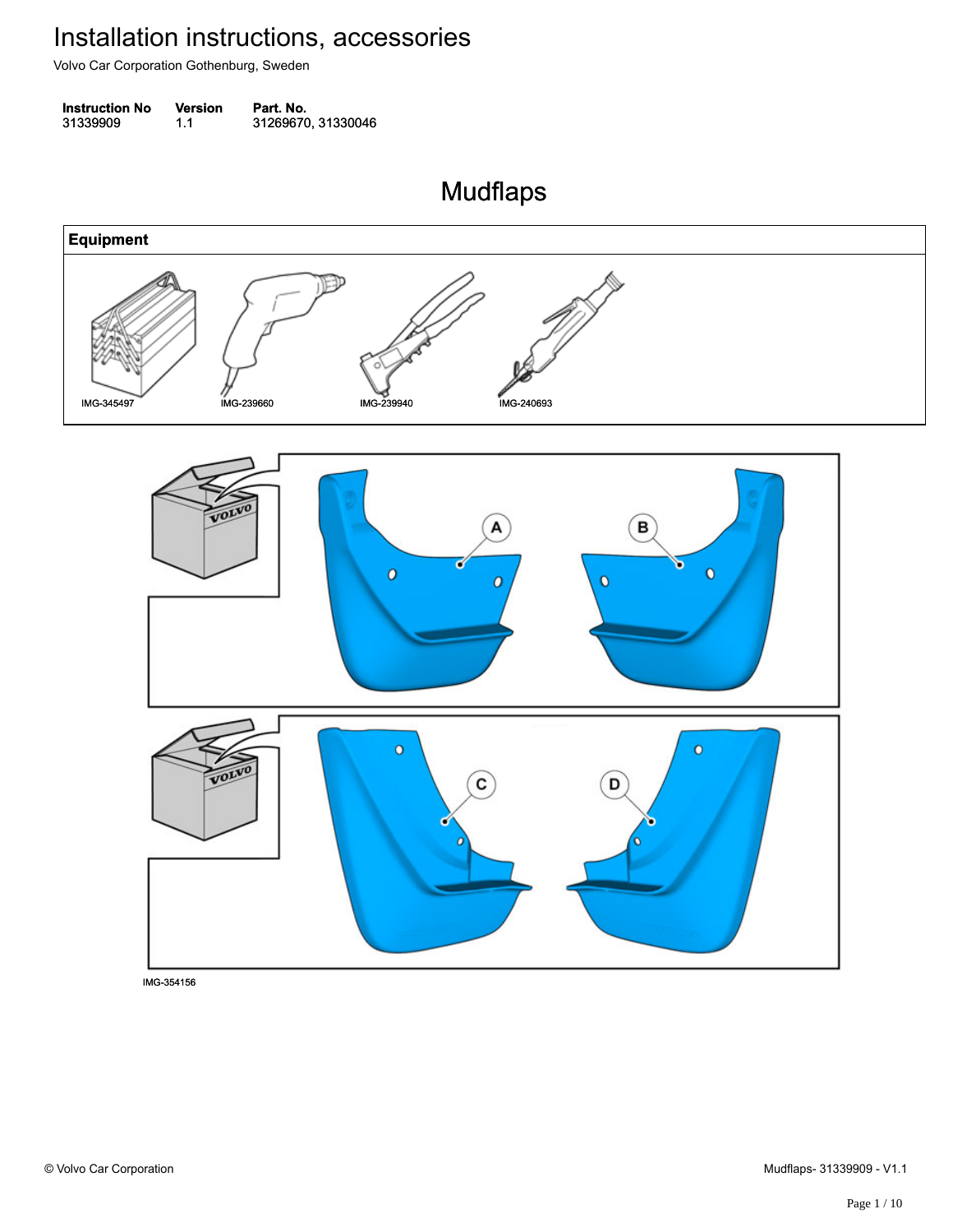Volvo Car Corporation Gothenburg, Sweden

#### **Information**

1 Read through all of the instructions before starting installation.

Notifications and warning texts are for your safety and to minimise the risk of something breaking during installation.

Ensure that all tools stated in the instructions are available before starting installation.

Certain steps in the instructions are only presented in the form of images. Explanatory text is also given for more complicated steps.

In the event of any problems with the instructions or the accessory, contact your local Volvo dealer.

**Removal**





© Volvo Car Corporation Mudflaps- 31339909 - V1.1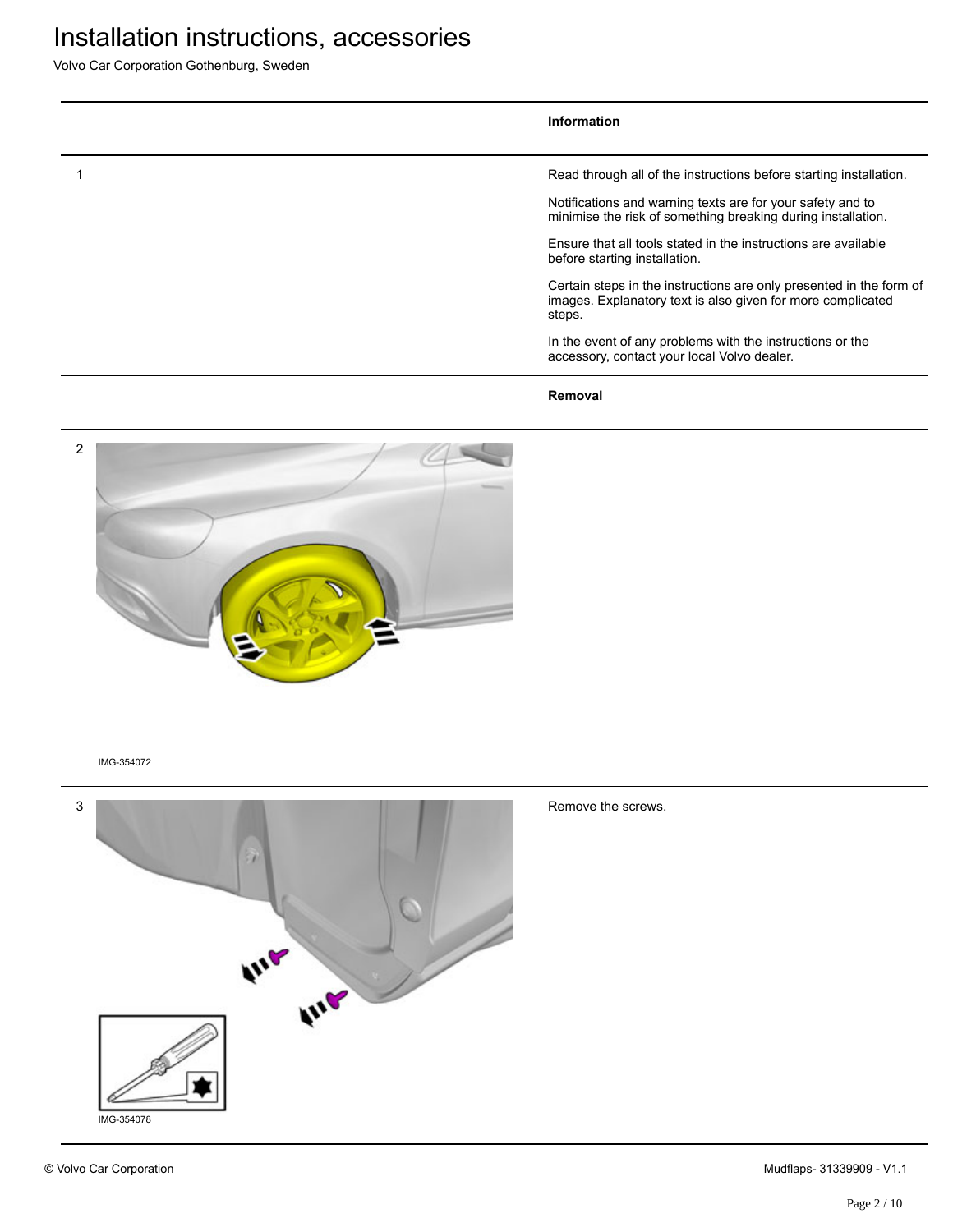Volvo Car Corporation Gothenburg, Sweden

# 4 IMG-354089 **Note!** Protect adjacent components with tape. 5 **Caution!** Cut carefully to avoid unintentional damage or personal injury. **Caution!** Make sure not to damage painted surfaces.

**Accessory installation**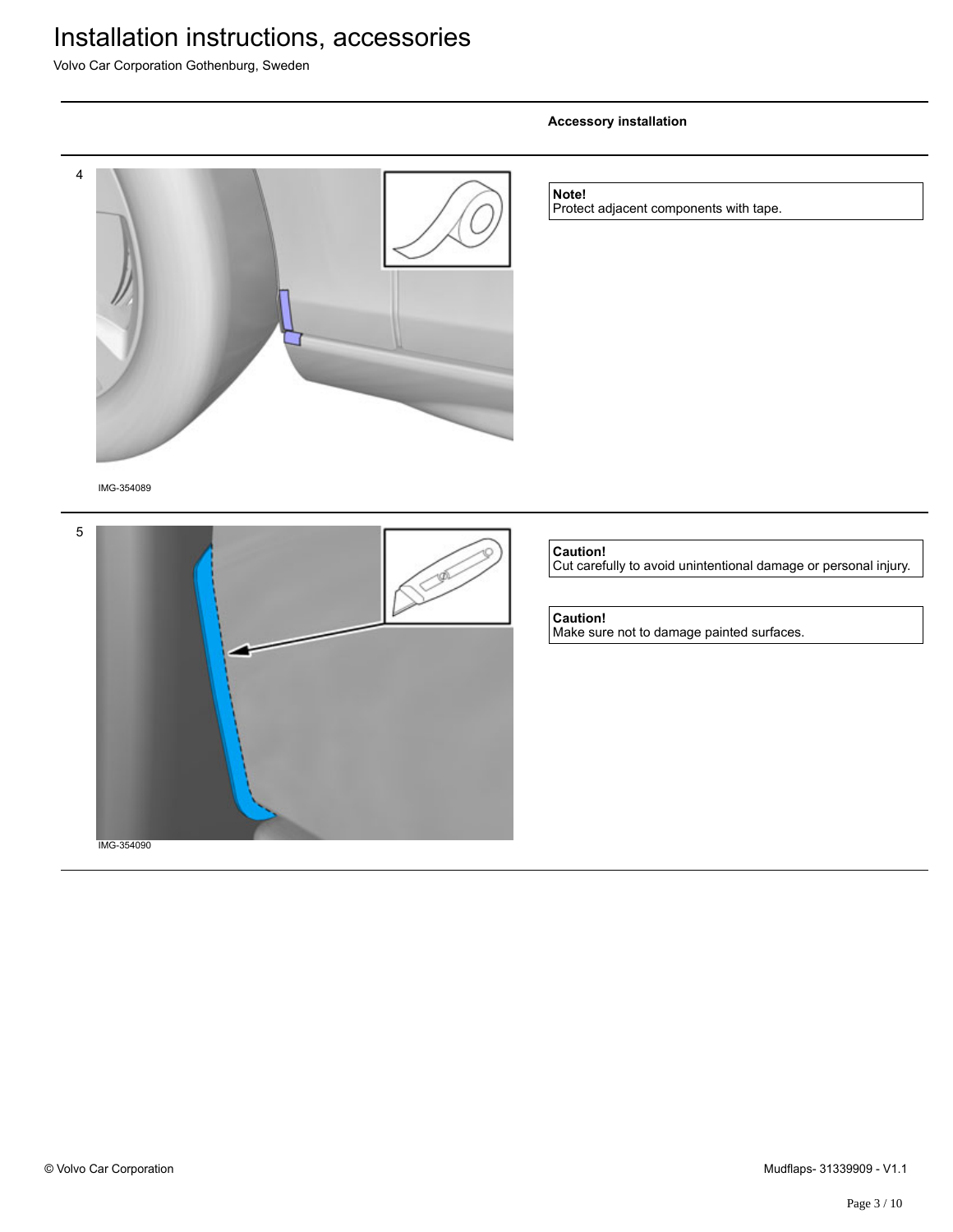Volvo Car Corporation Gothenburg, Sweden



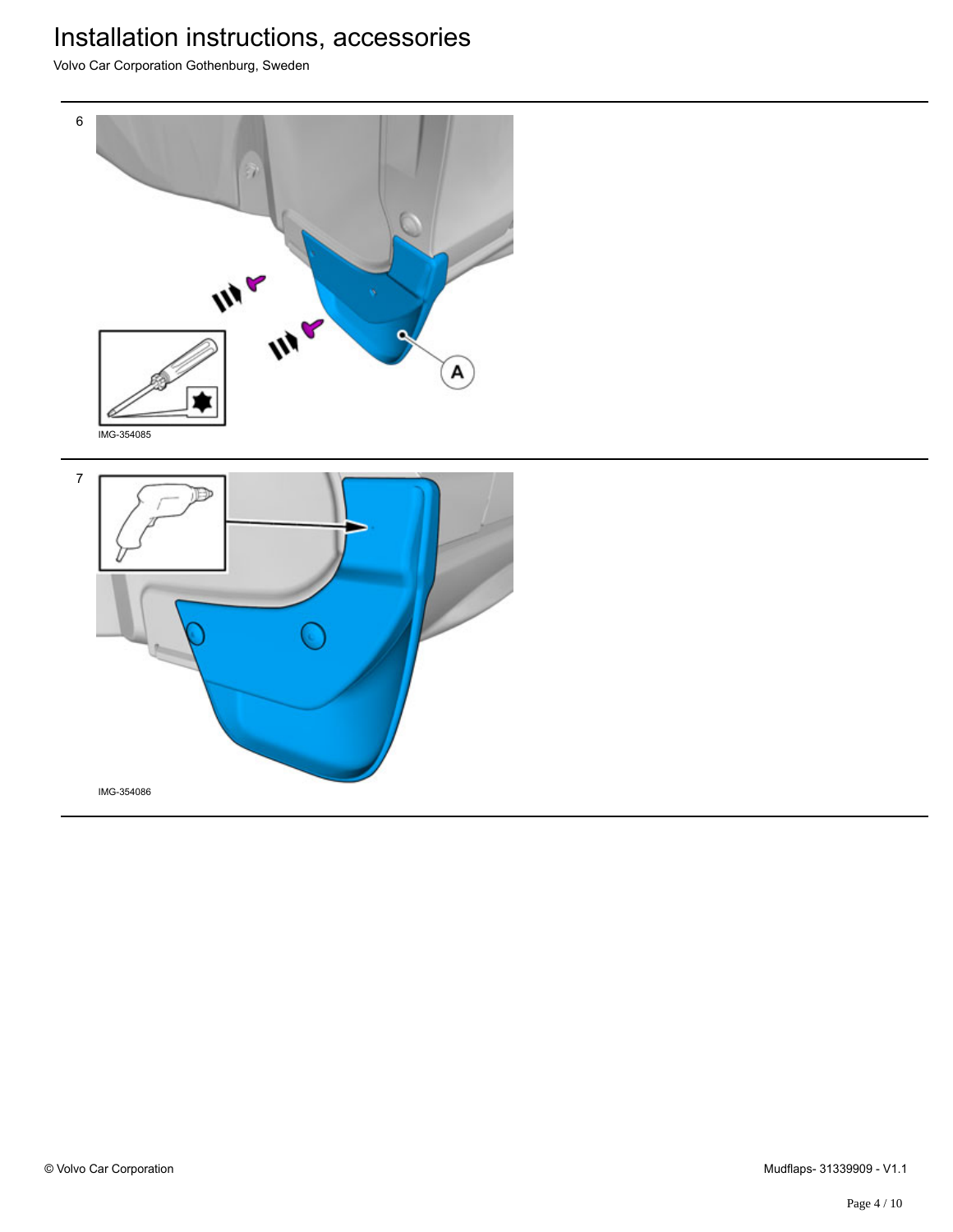Volvo Car Corporation Gothenburg, Sweden



**Removal**

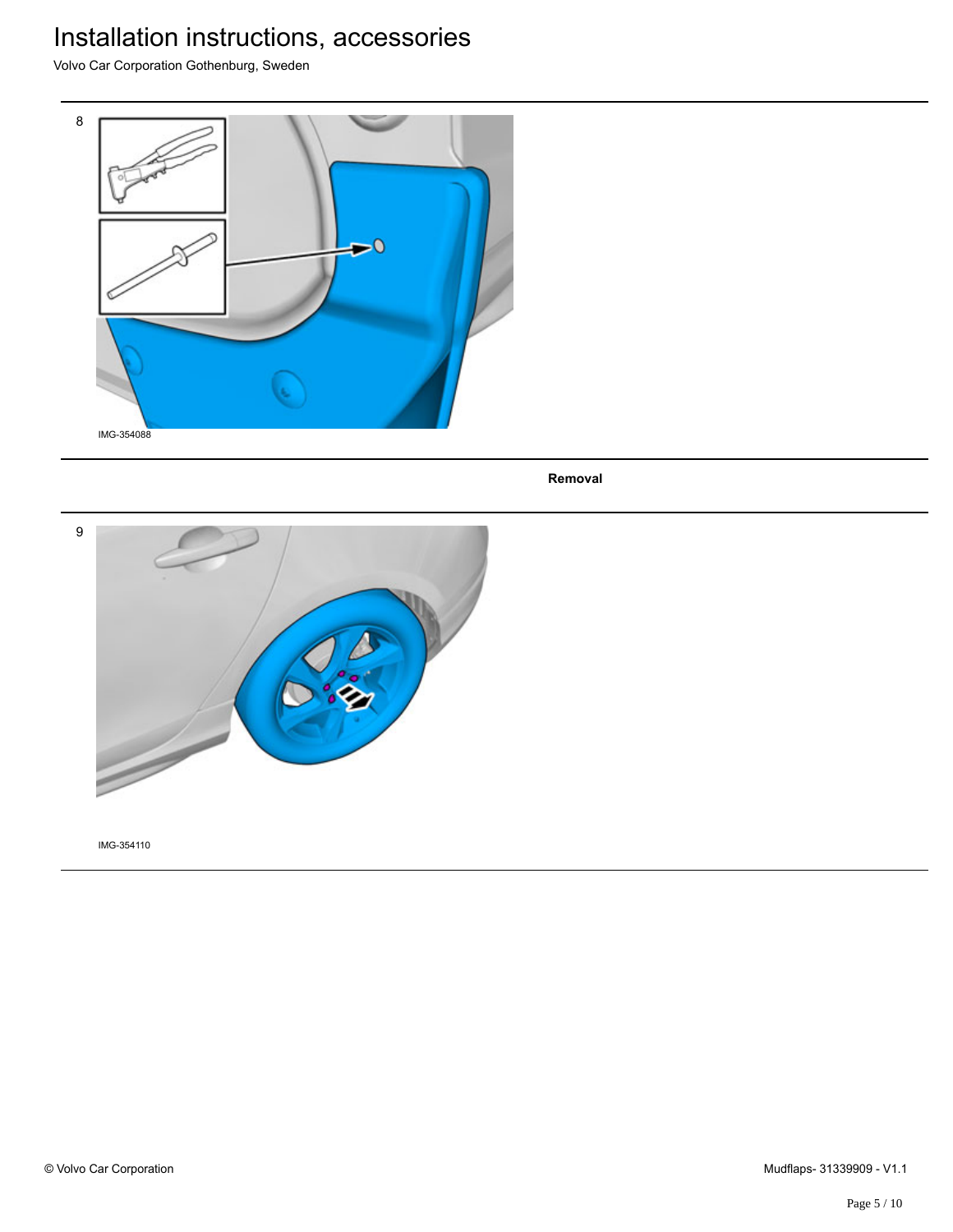Volvo Car Corporation Gothenburg, Sweden



Remove the screws.

**Accessory installation**

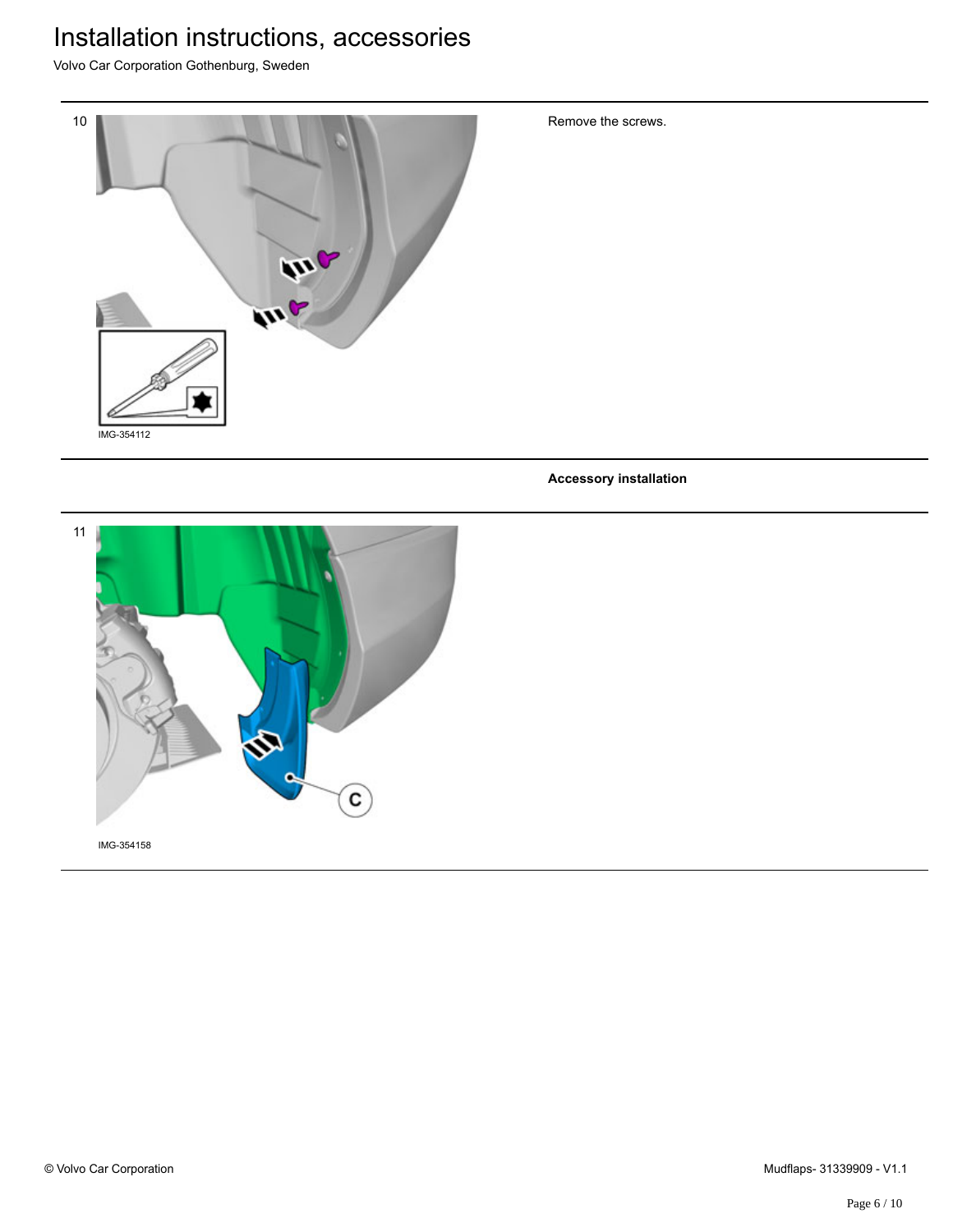Volvo Car Corporation Gothenburg, Sweden



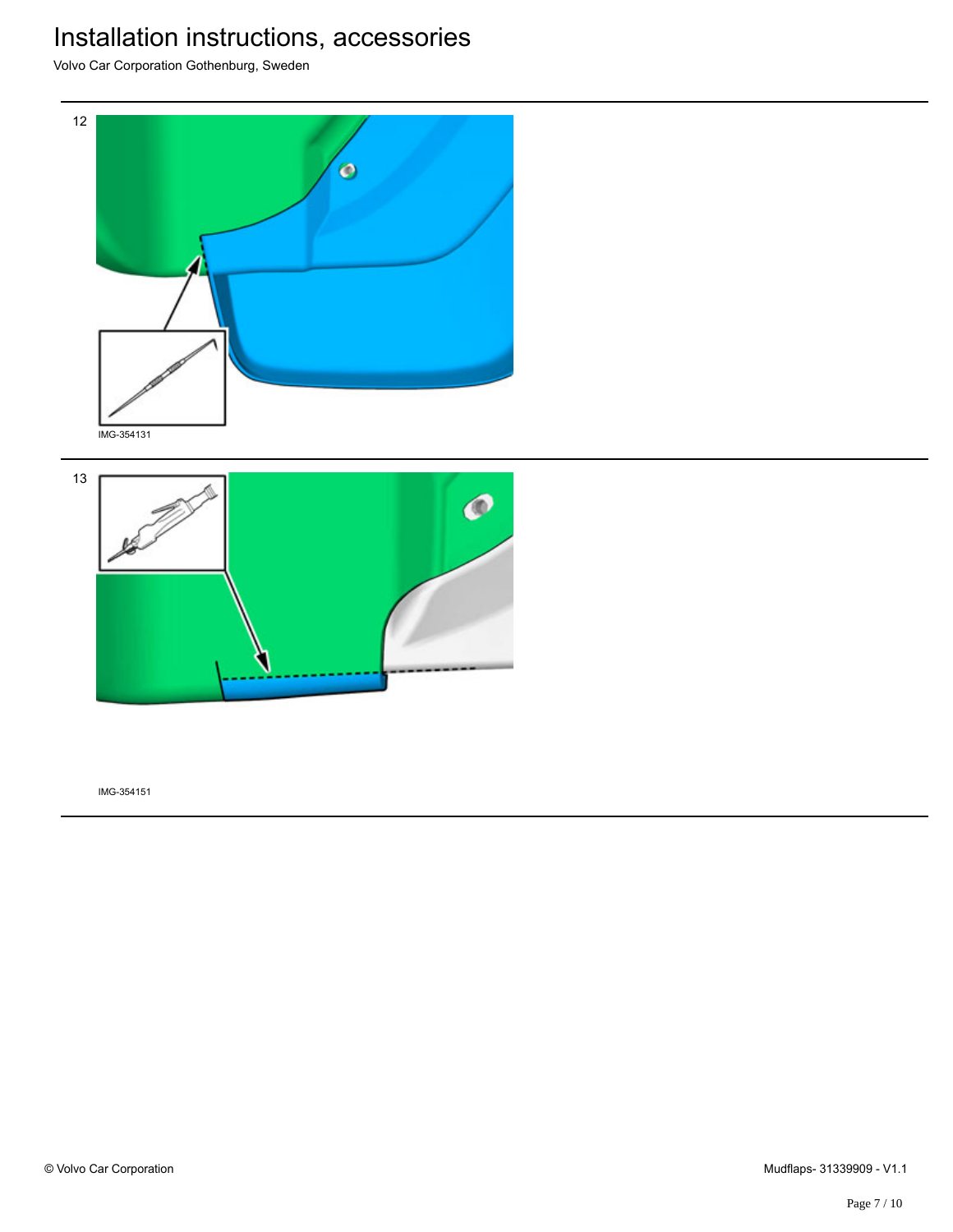Volvo Car Corporation Gothenburg, Sweden



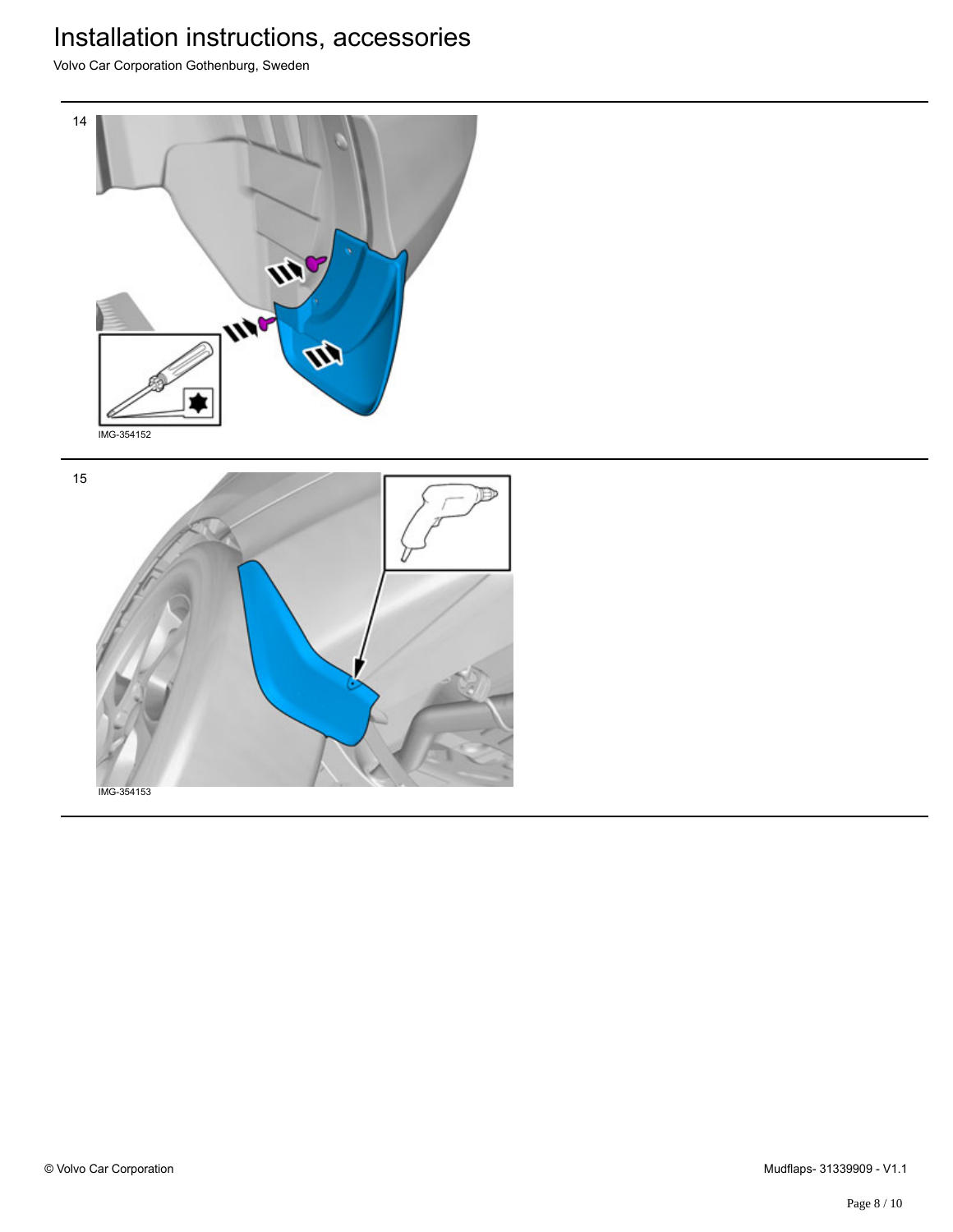Volvo Car Corporation Gothenburg, Sweden



**Installation**